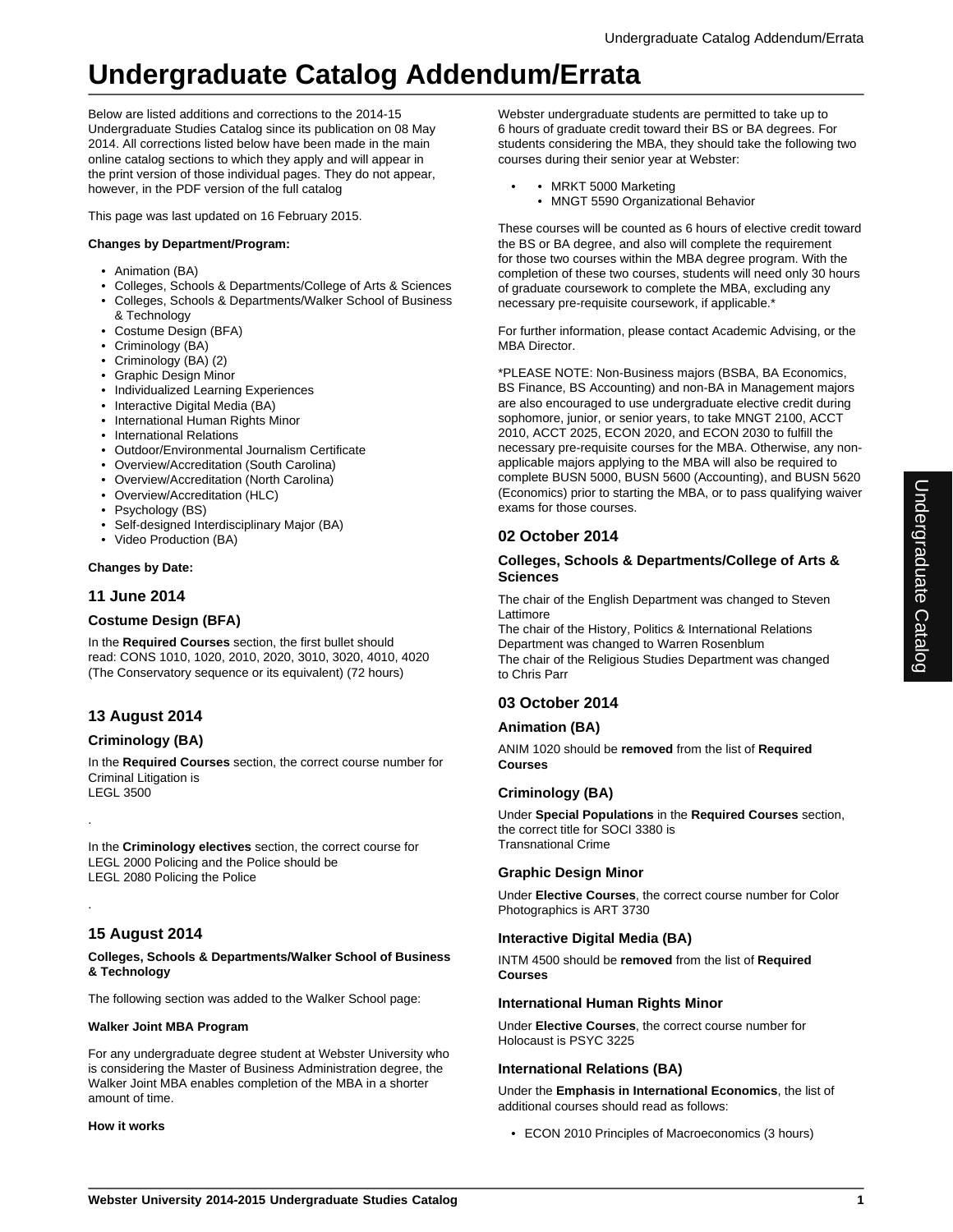# **Undergraduate Catalog Addendum/Errata**

- ECON 2020 Principles of Microeconomics (3 hours)
- ECON 3030 Intermediate Macroeconomics (3 hours)
- ECON 3700 Economics of Development (3 hours)
- ECON 4600 Comparative Economic Systems (3 hours)
- ECON 4720 International Trade and Finance (3 hours)
- ECON 4910 Comparative Economic Problems (3 hours)
- INTL 4280 International Economics (3 hours)
- INTL 3290 Politics of International Economic Relations (3 hours)
- INTL 3330 International Economic Integration (3 hours)
- HIST 3000 Ideas in History: History of Economic Thought (3 hours)

**or** ECON 4900 History of Economic Thought (3 hours)

### **Outdoor/Environmental Journalism Certificate**

The course list under Environmental Studies Coursework should read:

- SUST 1000 Introduction to Sustainability Studies (3 hours)
- SCIN 2530 Global Ecologies and Sustainable Living (3
- hours) **or** SCIN 1520 & 1521Environment and Environmental Lab (3
- hours) • PHIL 2360 Environmental Ethics (3 hours) **or** HRTS 3400 Human Rights and the Environment (3 hours)

### **Video Production (BA)**

Under the **Skills section**, the correct title for INTM 2800 is Storyboarding Techniques for Visual Media

### **05 November 2014**

### **Self-Designed Interdisciplinary Major (BA)**

This major is offered through the College of Arts & Sciences

The last paragraph should read:

Interested students must submit a SIM proposal by the beginning of their senior year. For forms and more information, contact Maggie Dankert, (314) 246-7047, maggiedankert14@webster.edu

### **Psychology (BS)**

Degree Requirements should read:

- A minimum of 128 credit hours consisting of the following:
- 52 required psychology credit hours
- 13 required non-psychology credit hours
- Applicable university global citizenship or general education program hours including the following two exceptions:
	- Psychology BS majors may use WRIT 1010 (a major requirement) to count for the GCP skill area of WCOM
	- Psychology BS majors also may use MATH 1430 (college algebra, another major requirement) to count for the Knowledge Area Quantitative literacy requirement
- Electives

### **06 November 2014**

### **Individualized Learning Experiences**

Under **Credit by Portfolio**, text should read:

LearningCounts.org is an opportunity for undergraduate university students who have had prior life experiences that might demonstrate college-level learning. To begin the process, students should contact their campus academic advisor.

LearningCounts.org offers a six-week online portfolio course (3 credits). Credit from this course is considered transfer credit. The instructors are carefully selected from university faculty nationwide and assessors are monitored by the Council of Adult and Experiential Learning (CAEL) for inter-rater reliability. Webster University is a member of CAEL and enthusiastically endorses LearningCounts.org.

In the LearningCounts.org course, students create a portfolio that demonstrates their college level learning from life experience. Subsequent portfolios can be submitted and, if approved, transcripted as transfer credit. Courses to be considered can be at any level, any university subject, and the results for the assessments are guaranteed in two weeks after submission. Because not all departments will opt to accept LearningCounts.org credit for their majors, interested students should check with the individual departments. LearningCounts.org credit is considered to be transfer credit, and therefore cannot be applied during the last 30-36 credit hours at Webster University.

#### Under **Credit by Examination/Departmental Credit by Examination**, the third paragraph should read:

Prospective students should contact their admission counselor.

### **08 December 2014**

#### **Overview/Accreditation**

**South Carolina** information should read:

The metropolitan campuses in Charleston, Columbia, Greenville, and Myrtle Beach are licensed by the:

SC Commission on Higher Education 1122 Lady Street, Suite 300 Columbia, SC 29201 Telephone: 803-737-2260

Licensure is not an endorsement or guarantee of quality. If students at the Charleston, Columbia, Greenville, and Myrtle Beach Metropolitan Campuses have complaints about a classroom situation, they should first attempt to resolve the situation with the instructor. If resolution cannot be made with the instructor, or if the complaint is about a general school policy over which the instructor has no jurisdiction, then they may contact the school director for mediation. If the complaint cannot be resolved at the school level, students may contact Nonpublic Institution Licensing of the Commission on Higher Education. The complaint must be in writing and must include documentation that the complaint has been reviewed through the institution's procedures. The school director will provide students with the necessary form or it is available on the web site of the Commission at www.che.sc.gov.

## **22 December 2014**

### **Overview/Accreditation**

**North Carolina** information should read:

Webster University was approved by the Board of Governors of the University of North Carolina and has been issued a regular license to offer graduate degree programs at Fort Bragg in Fayetteville, NC and at Camp Lejeune and at New River Marine Corps Air Station in Jacksonville, NC. Webster will be required to complete an annual report and is subject to annual reviews.